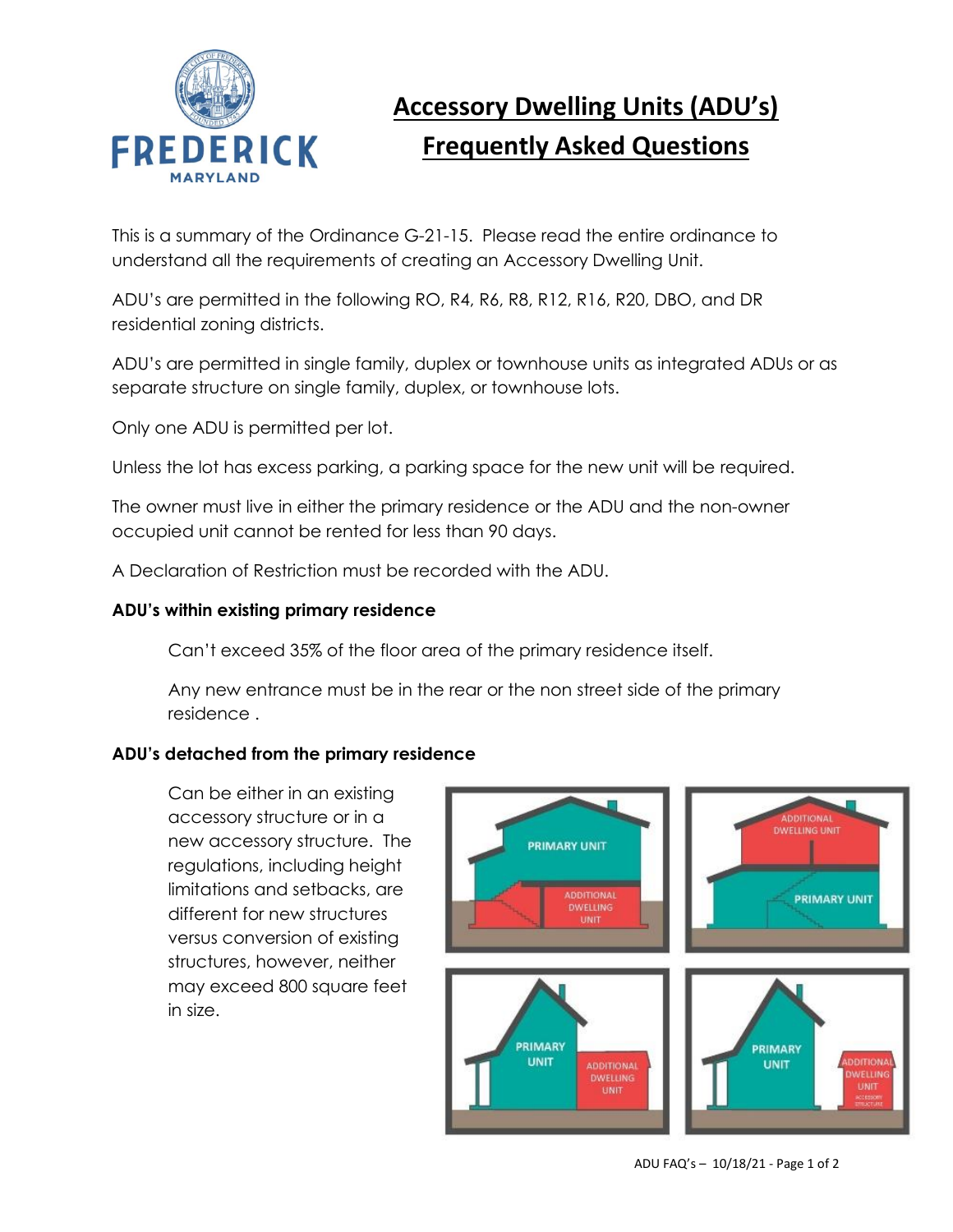# **New construction:**

- Can only be located in the rear yard of the primary residence and as such, are not permitted on corner lots or other lot types with no rear yard.
- Is subject to architectural standards.
- Must meet the setbacks for the primary residence if within 6' of the primary residence or if greater than 6', must provide setbacks equal to ½ the distance of those required for the primary residence, not to be less than 3'.
- Cannot exceed 25' in height or the height of the primary residence, whichever is less.

#### **Other Items to Consider**

- If you live in a development that has a Homeowner's Association (HOA), please check with your HOA to see if a ADU is permitted in your development.
- How will water and sewer be provided to the ADU:
	- o Are existing lines adequate to serve the primary residence and ADU?
	- o For detached ADU's, how will lines be installed to service the ADU?
- Ensuring that Fire Codes for the ADU are being met:
	- o Will sprinklers be required?
	- o What type of fire separation will be required?
- Ensuring that Building Codes for the ADU are being met.
- The following Impact Fees are applicable on all ADU's:
	- o Parkland
	- o Water
	- o Sewer
	- o County School
	- o County Library
- Your property's value may increase. Please check with the State Assessment Office to determine how the ADU will add value to your primary residence. You can contact the State Assessment Office at

E-mail: [sdat.fred@maryland.gov](mailto:%20%20sdat.fred@maryland.gov)

#### **Questions about:**

Zoning & Setbacks please contact 301-600-1499 Building Codes please contact 301-600-3816 or 301-600-3817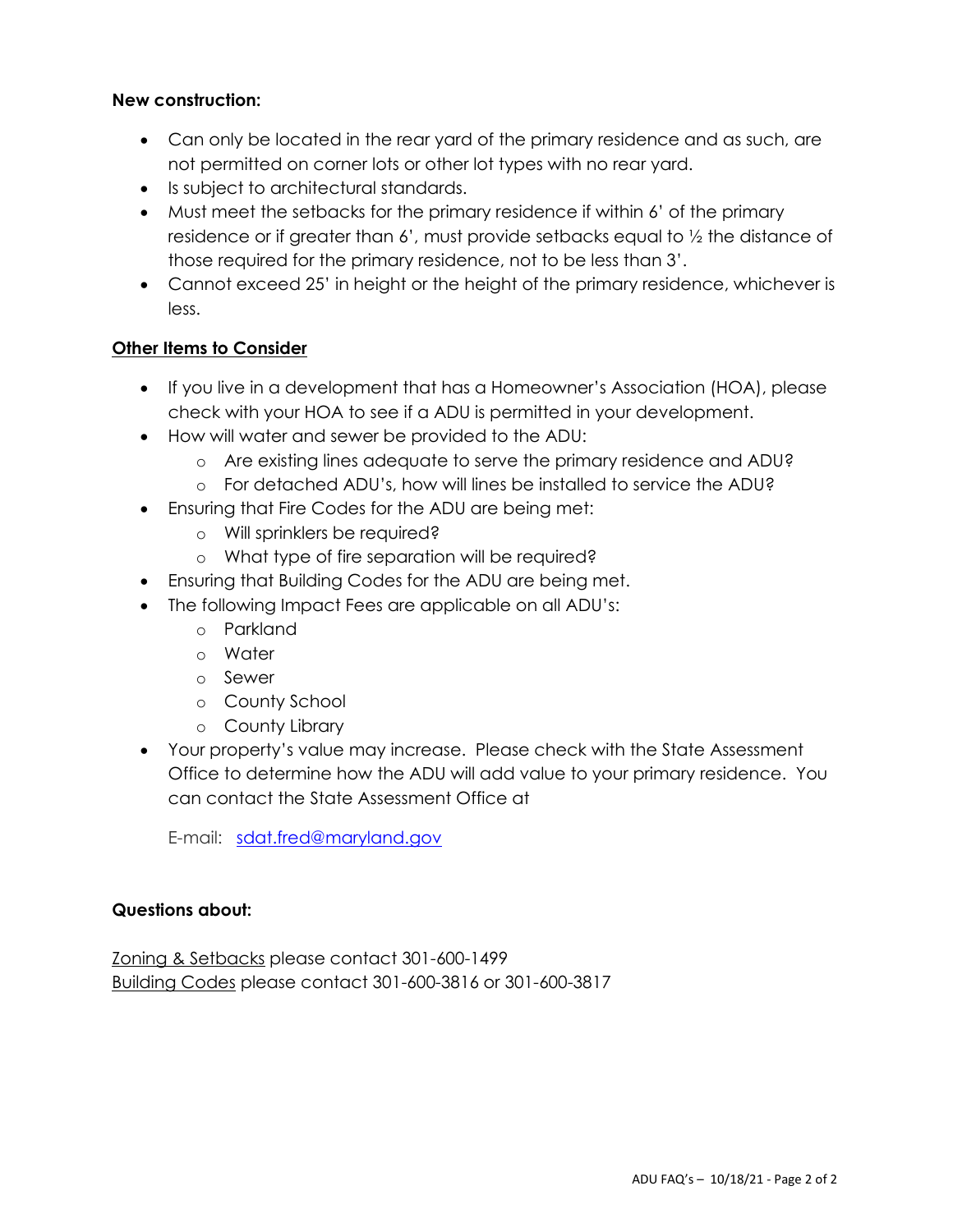

## **BUILDING PERMIT APPLICATION REQUIREMENTS FOR ACCESSORY DWELLING UNIT (ADU)**

(Effective October 18, 2021)

- Completed Accessory Dwelling Unit Application.
- $\Box$  Three (3) sets of construction plans (for building). These construction plans must be signed and sealed by a MD registered Architect or Engineer, **unless the plans are for the developer's, builder's or contractor's own construction.** (However, any elements of construction that are beyond the scope of the building code must still be designed, sealed and signed by a MD licensed Engineer).
- $\Box$  Five (5) copies of site plan showing grades, water and sewer connections/cleanout, house setbacks, driveway location, sidewalks (for building).
- $\Box$  Two (2) copies of REScheck.
- $\square$  New Residential Dwelling Assessment Worksheet.
- One (1) copy of **Declaration of Restriction**.
- □ One (1) copy of **recorded** plat.
- Residential Water and Sewer Allocation Application (w/copy of approved Exhibit #1 of Water Service Contract if applicable).
- Print out from the Maryland Department of Assessments and Taxation websit[e www.dat.state.md.us](http://www.dat.state.md.us/) from [Real Property Data Search](http://sdatcert3.resiusa.org/rp_rewrite/)
- (If the ownership is different, you will need to provide Proof of Ownership with signature (i.e., recorded deed or HUD1 closing statement).
- Monocacy Sewer System County Form **This is ONLY REQUIRED IF ON COUNTY SEWER** (see \*Note below).

#### **NOTE: City fees are payable by cash, credit card or check payable to The City of Frederick**

| <b>BUILDING</b> APPLICATION FEE                 | Required with the permit application submittal                            |                  |  |
|-------------------------------------------------|---------------------------------------------------------------------------|------------------|--|
| <b>ELECTRICAL WORK</b>                          | Requires separate permit                                                  | See fee schedule |  |
| <b>PLUMBING/GAS WORK</b>                        | Requires separate permit obtained by a Frederick City licensed contractor | See fee schedule |  |
| <b>FIRE SUPPRESSION SYSTEMS</b><br>(SPRINKLERS) | Requires separate permit obtained by a licensed contractor                | See fee schedule |  |

| Once the City has completed review of the permit application, you will receive a statement of all applicable fees.<br>Payment of these fees are due PRIOR to the permit being issued. |                                                                                                              |  |  |  |  |
|---------------------------------------------------------------------------------------------------------------------------------------------------------------------------------------|--------------------------------------------------------------------------------------------------------------|--|--|--|--|
| <b>WATER IMPACT FEE</b>                                                                                                                                                               | \$1,872.75                                                                                                   |  |  |  |  |
| <b>SEWER IMPACT FEE</b><br>(*If on COUNTY sewer system, refer to note below)                                                                                                          | \$1,644.00                                                                                                   |  |  |  |  |
| <b>PARK FACILITIES DEVELOPMENT IMPACT FEE</b><br>(HOA = Homeowner's Association)                                                                                                      | \$304.00 not under HOA or a HOA with NO swimming<br>pool<br><b>OR</b><br>\$199.00 for HOA WITH swimming pool |  |  |  |  |
| WATER CONNECTION, WATER METER - Upgrades                                                                                                                                              | Refer to Water/Sewer Connection & Meter Fee schedule                                                         |  |  |  |  |

**\*NOTE:** If the property is located in Ballenger Creek, Cannon Bluff, Clover Ridge, Dearbought, Main Farm, North Crossing, Tuscarora Creek, Tuscarora Knolls, Willowbrook, Worman's Mill (**or on Frederick County Sewer System**), this fee **will not** be charged by the City of Frederick. Contact Lauren Englar with the Frederick County Division of Utilities at 301-600-1179. Please complete and submit the **Monocacy Sewer System Form** with your building application packet.

#### **FREDERICK COUNTY FEES ARE PAID DIRECTLY TO FREDERICK COUNTY PRIOR TO PERMIT ISSUANCE**

Once the City has completed review of the permit application, the County payment form along with instructions on making payment will be provided to you.

| <b>FREDERICK COUNTY</b>                 | ADU LESS THAN / EQUAL TO 800 SF | <b>ADU GREATER THAN 800 SF</b> |
|-----------------------------------------|---------------------------------|--------------------------------|
| <b>SCHOOL &amp; LIBRARY IMPACT FEES</b> |                                 |                                |
| SCHOOL IMPACT FEE PER ADU               | EXEMPT                          | \$7,462.00                     |
| LIBRARY IMPACT FEE PER ADU              | \$409.00                        | 409.00                         |
|                                         |                                 |                                |
| <b>TOTAL COUNTY IMPACT FEES</b>         | \$409.00                        | \$7,871.00                     |

Building Department • 140 W. Patrick St. • Frederick, MD 21701 • 301-600-3808 • Fax 301-600-3826 • **[www.cityoffrederickmd.gov](http://www.cityoffrederickmd.gov/)**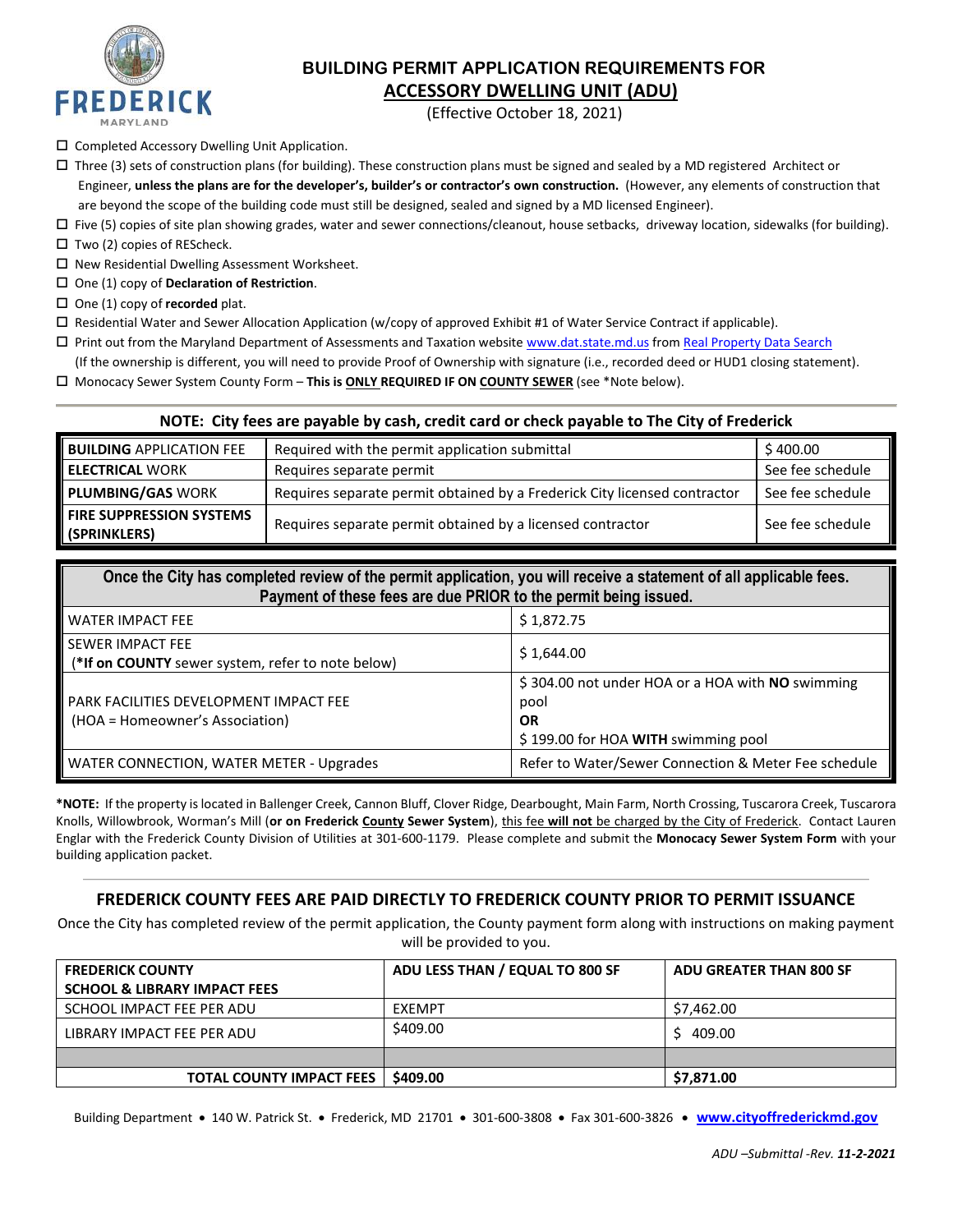| The City of Frederick, Maryland<br><b>Building Department</b><br>140 W. Patrick Street, Frederick MD 21701 / 301-600-3808 / FAX 301-600-3826<br>www.cityoffrederick.com<br><b>FREDERICK</b><br><b>BUILDING / ZONING PERMIT APPLICATION</b>         |                                                                                        |                                                                                                                                        | <b>FOR OFFICE USE ONLY</b><br>App. Type Code       |                                                                                          |  |  |
|----------------------------------------------------------------------------------------------------------------------------------------------------------------------------------------------------------------------------------------------------|----------------------------------------------------------------------------------------|----------------------------------------------------------------------------------------------------------------------------------------|----------------------------------------------------|------------------------------------------------------------------------------------------|--|--|
|                                                                                                                                                                                                                                                    | MARYLAND                                                                               | <b>Accessory Dwelling Unit</b>                                                                                                         |                                                    |                                                                                          |  |  |
|                                                                                                                                                                                                                                                    |                                                                                        |                                                                                                                                        |                                                    |                                                                                          |  |  |
|                                                                                                                                                                                                                                                    |                                                                                        | SECTION I - Complete in its entirety. Application will NOT be accepted unless all spaces are FULLY completed.                          |                                                    |                                                                                          |  |  |
| <b>Location</b>                                                                                                                                                                                                                                    |                                                                                        | Address of Principal Structure:                                                                                                        |                                                    | Gross Sq. Ft. of Lot:                                                                    |  |  |
| of Work                                                                                                                                                                                                                                            |                                                                                        | Address of Proposed ADU:                                                                                                               |                                                    |                                                                                          |  |  |
|                                                                                                                                                                                                                                                    | Contact Person:                                                                        |                                                                                                                                        |                                                    |                                                                                          |  |  |
| Applicant<br><b>Builder</b>                                                                                                                                                                                                                        | Contractor:                                                                            |                                                                                                                                        |                                                    | <b>MHIC#</b>                                                                             |  |  |
|                                                                                                                                                                                                                                                    | Address:                                                                               |                                                                                                                                        |                                                    |                                                                                          |  |  |
|                                                                                                                                                                                                                                                    | Phone:                                                                                 | E-Mail:                                                                                                                                |                                                    |                                                                                          |  |  |
|                                                                                                                                                                                                                                                    | <b>IMPROVEMENT COST = <math>\</math></b>                                               |                                                                                                                                        | (DO NOT include Plumbing, Electric, Land)          |                                                                                          |  |  |
|                                                                                                                                                                                                                                                    |                                                                                        | Is there a Homeowner's Association community swimming pool? $\Box$ Yes $\Box$ No                                                       |                                                    | Location of ADU in relation to principal structure:                                      |  |  |
|                                                                                                                                                                                                                                                    |                                                                                        | Number of parking spaces on lot: ________ Existing<br>Proposed                                                                         | $\Box$ Detached $\Box$ Integral<br>$\Box$ Attached |                                                                                          |  |  |
|                                                                                                                                                                                                                                                    |                                                                                        | Gross Sq. Ft. of Existing Dwelling:<br>Gross Sq. Ft. of ADU:                                                                           |                                                    |                                                                                          |  |  |
|                                                                                                                                                                                                                                                    |                                                                                        | Number of ADU's on property: _____Existing ____Proposed  <br>Current use of principal structure: $\Box$ Residential<br>Non-Residential |                                                    |                                                                                          |  |  |
|                                                                                                                                                                                                                                                    |                                                                                        | Gross Sq. Ft. of impervious surface on lot: ______________ Existing<br>______________Proposed                                          |                                                    |                                                                                          |  |  |
|                                                                                                                                                                                                                                                    |                                                                                        | Height of principal structure: ____________ Height of proposed ADU: ____                                                               |                                                    |                                                                                          |  |  |
|                                                                                                                                                                                                                                                    |                                                                                        | If NO are they proposed $\Box$ Yes<br>$\Box$ No<br>Does the principal structure have fire sprinklers? $\Box$ Yes $\Box$ No             |                                                    |                                                                                          |  |  |
|                                                                                                                                                                                                                                                    |                                                                                        | Are fire sprinklers proposed for the ADU? $\Box$ Yes<br>$\Box$ No                                                                      |                                                    |                                                                                          |  |  |
| Description of Work                                                                                                                                                                                                                                | <b>Brief Description of Work:</b>                                                      |                                                                                                                                        |                                                    |                                                                                          |  |  |
|                                                                                                                                                                                                                                                    |                                                                                        |                                                                                                                                        |                                                    |                                                                                          |  |  |
|                                                                                                                                                                                                                                                    |                                                                                        |                                                                                                                                        |                                                    |                                                                                          |  |  |
|                                                                                                                                                                                                                                                    | <b>Proposed</b>                                                                        | Distance from rear of property:                                                                                                        | Distance from front property line:                 |                                                                                          |  |  |
|                                                                                                                                                                                                                                                    | Setbacks of<br>Distance from right property line:<br>Distance from left property line: |                                                                                                                                        |                                                    |                                                                                          |  |  |
|                                                                                                                                                                                                                                                    | <b>ADU</b>                                                                             | (Looking at property from street)                                                                                                      | (Looking at property from street)                  |                                                                                          |  |  |
| $\Box$ No<br>Is an increase in water service required?<br>$\Box$ Yes<br>If YES, what size tap is needed:<br><b>Water</b><br>$\Box$ No<br>$\Box$ Yes<br>Does the existing water meter need to be upgraded?<br>If YES, what size and type is needed: |                                                                                        |                                                                                                                                        |                                                    |                                                                                          |  |  |
| Sewer<br>0<br>0<br>Septic<br>Is Sewer Served by:<br>Frederick City<br>u.<br><b>Frederick County</b>                                                                                                                                                |                                                                                        |                                                                                                                                        |                                                    |                                                                                          |  |  |
|                                                                                                                                                                                                                                                    |                                                                                        | Public Right-of-Way Will any work associated with this permit be performed within the City's Right-of-Way?                             |                                                    | $\Box$ No<br>$\Box$ Yes                                                                  |  |  |
| $\Box$ Yes $\Box$ No<br>Is Public Works Agreement & Surety in Place?<br>If YES, provide Grading / Public Improvement Permit #:                                                                                                                     |                                                                                        |                                                                                                                                        |                                                    |                                                                                          |  |  |
|                                                                                                                                                                                                                                                    |                                                                                        | Is Property located in the Historic District? $\Box$ Yes $\Box$ No                                                                     | If YES, provide Historic Preservation Case #:      |                                                                                          |  |  |
|                                                                                                                                                                                                                                                    |                                                                                        | Is Property located in the Flood Plain? $\Box$ Yes<br>$\Box$ No                                                                        |                                                    | A Declaration of Restriction is required with this application, Copy Attached $\Box$ Yes |  |  |